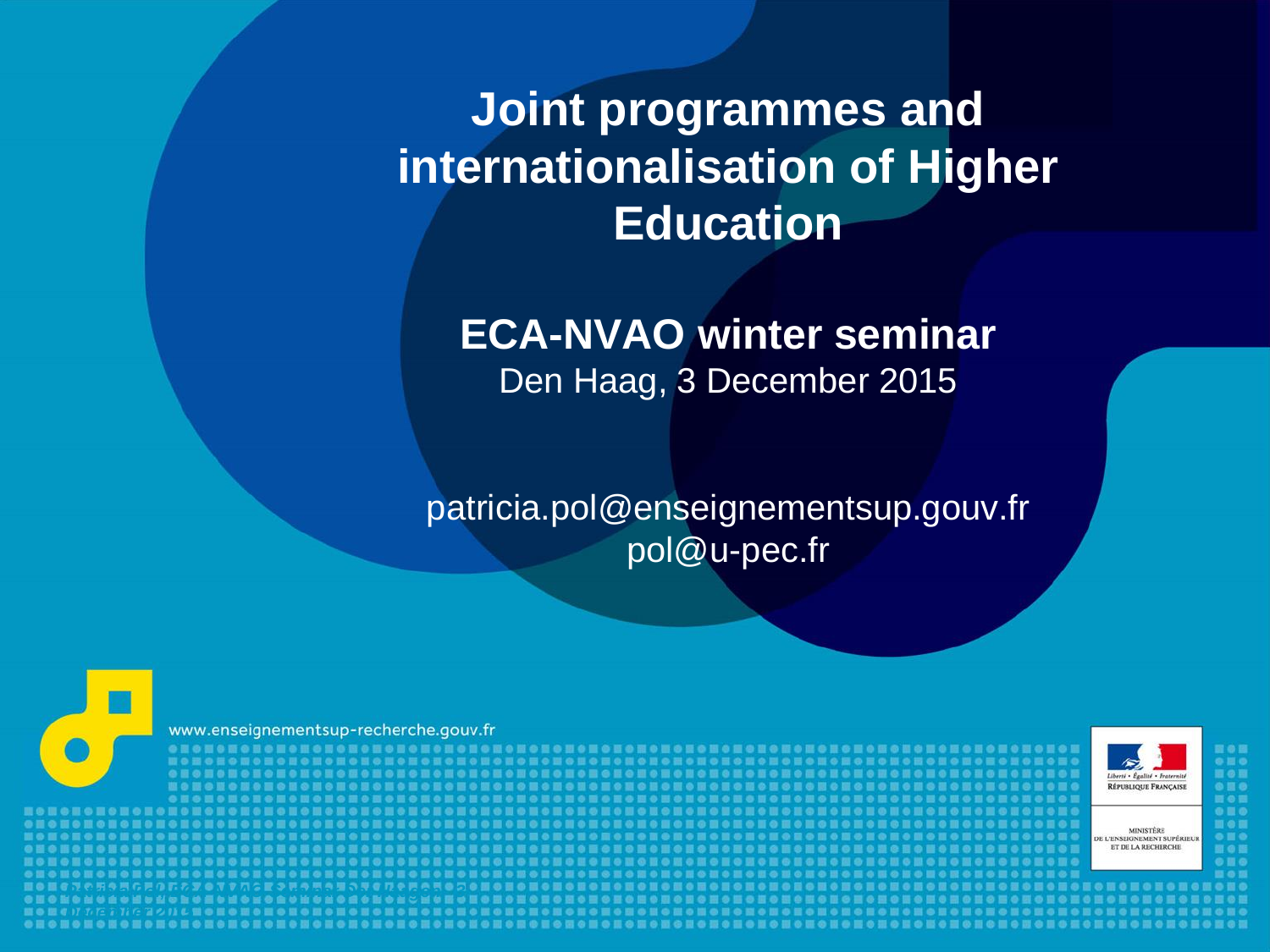

**A changing geopolitics of higher education ?**

## **Development of international and global policies and strategies**

**Joint programmes : a European know-how and a very good model of balanced cooperation policies**

### **Conclusion**

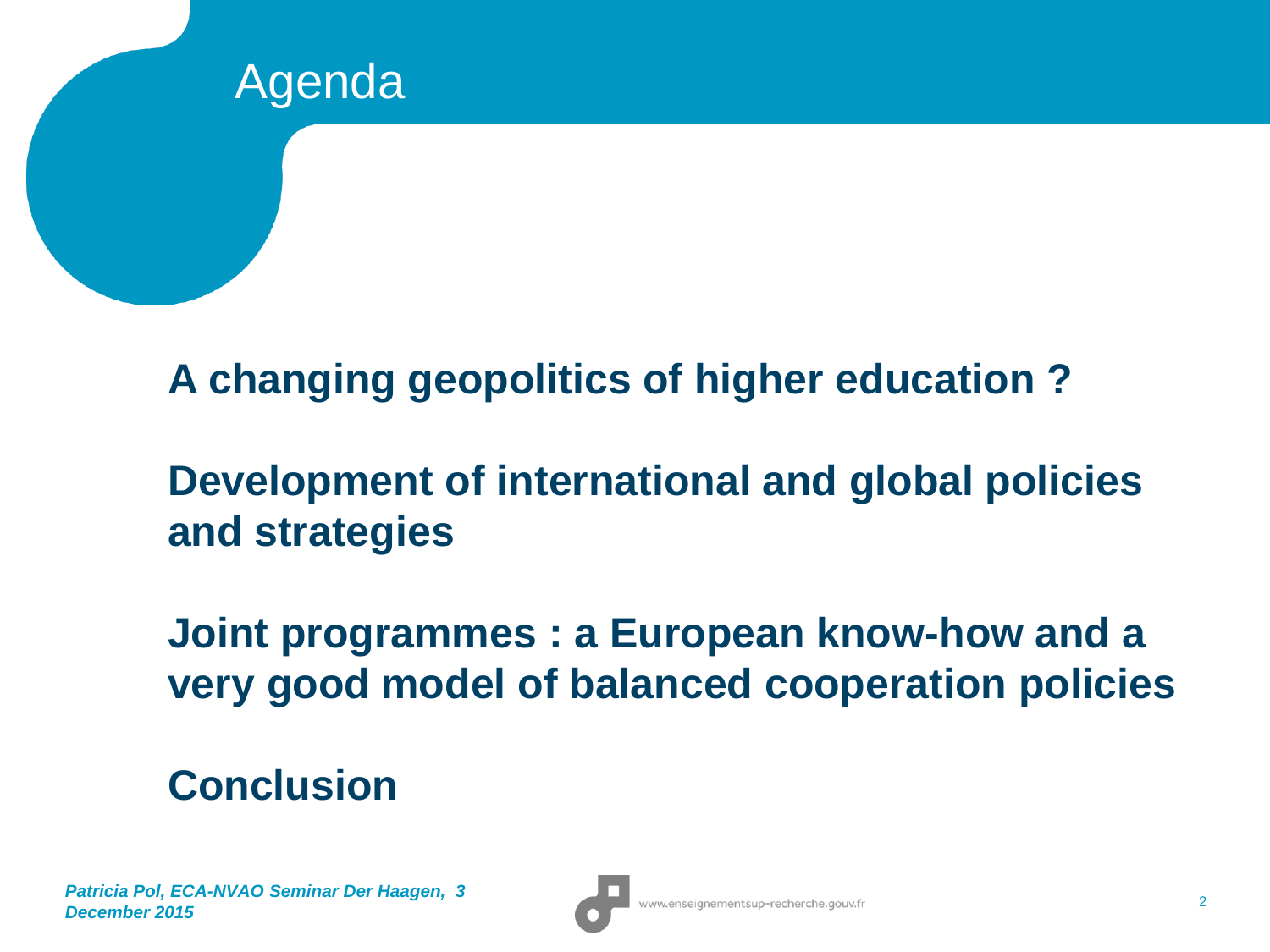

## **A changing geopolitics of higher education and research ?**

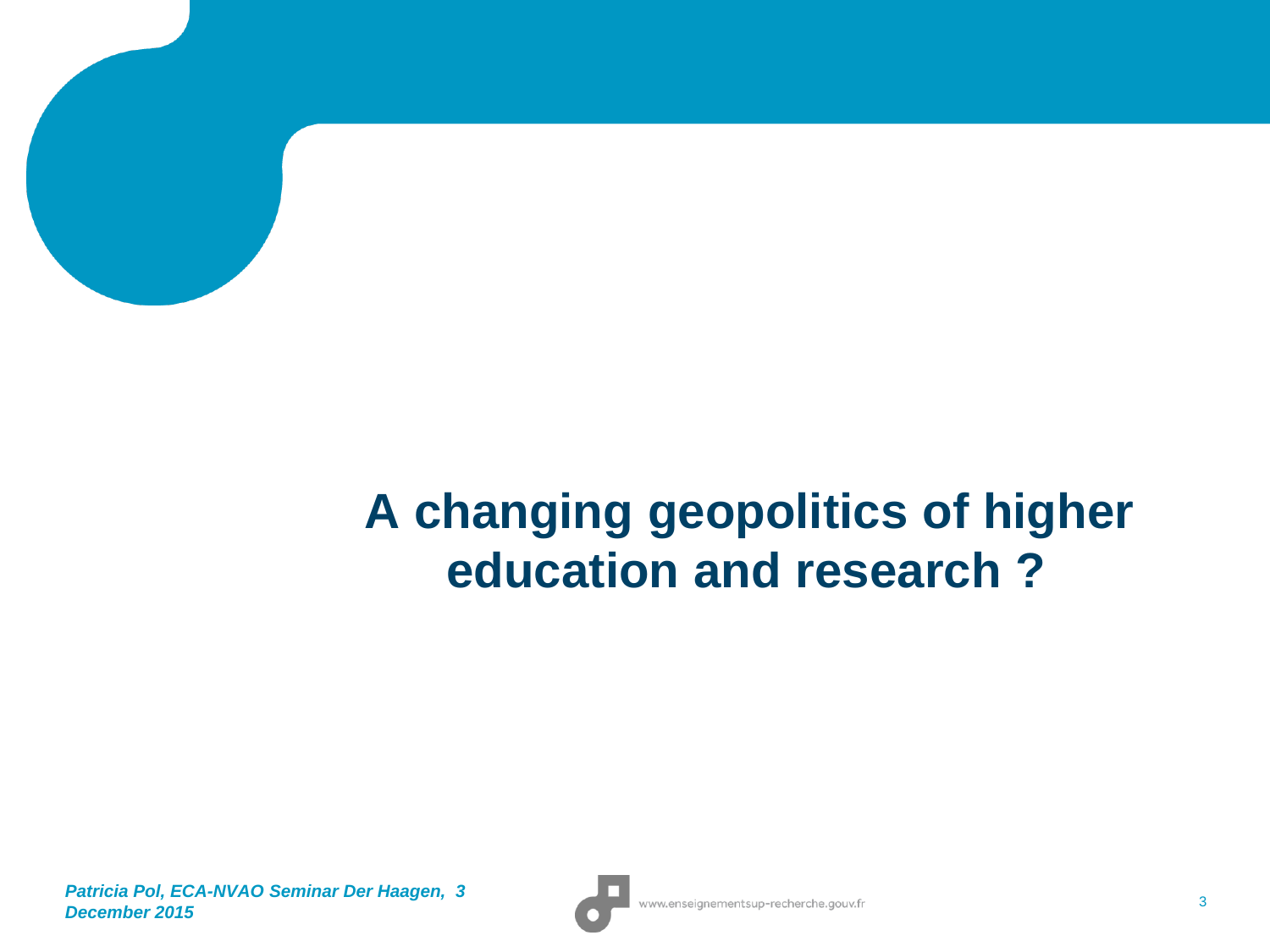Worlwide distribution of mobile students (4 M, strong increase, 2% of the student population)

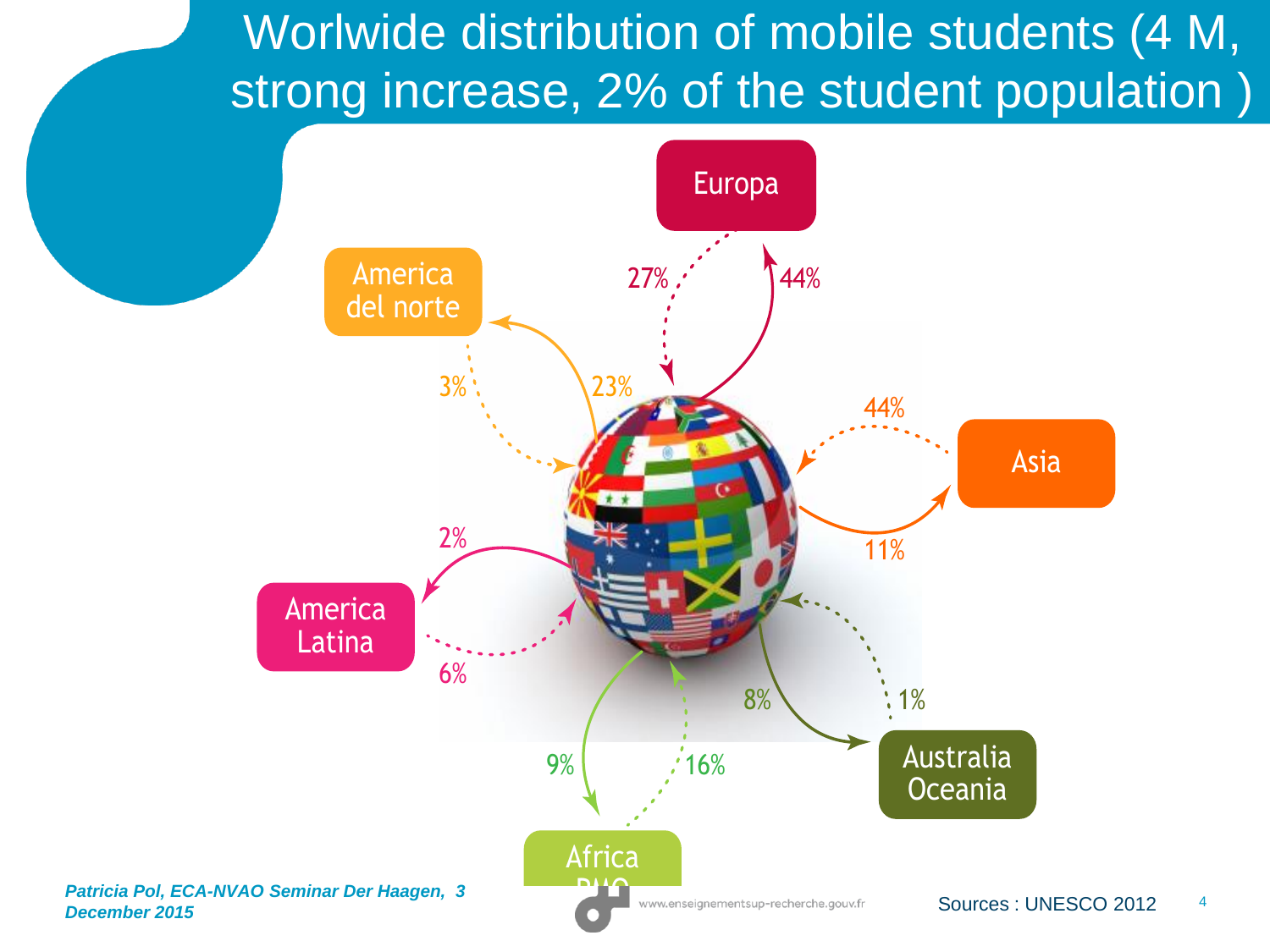# Worldwide distribution of evaluation/accreditation supply and demand



Sources : Patricia Pol cartographie AERES-PAO Delphine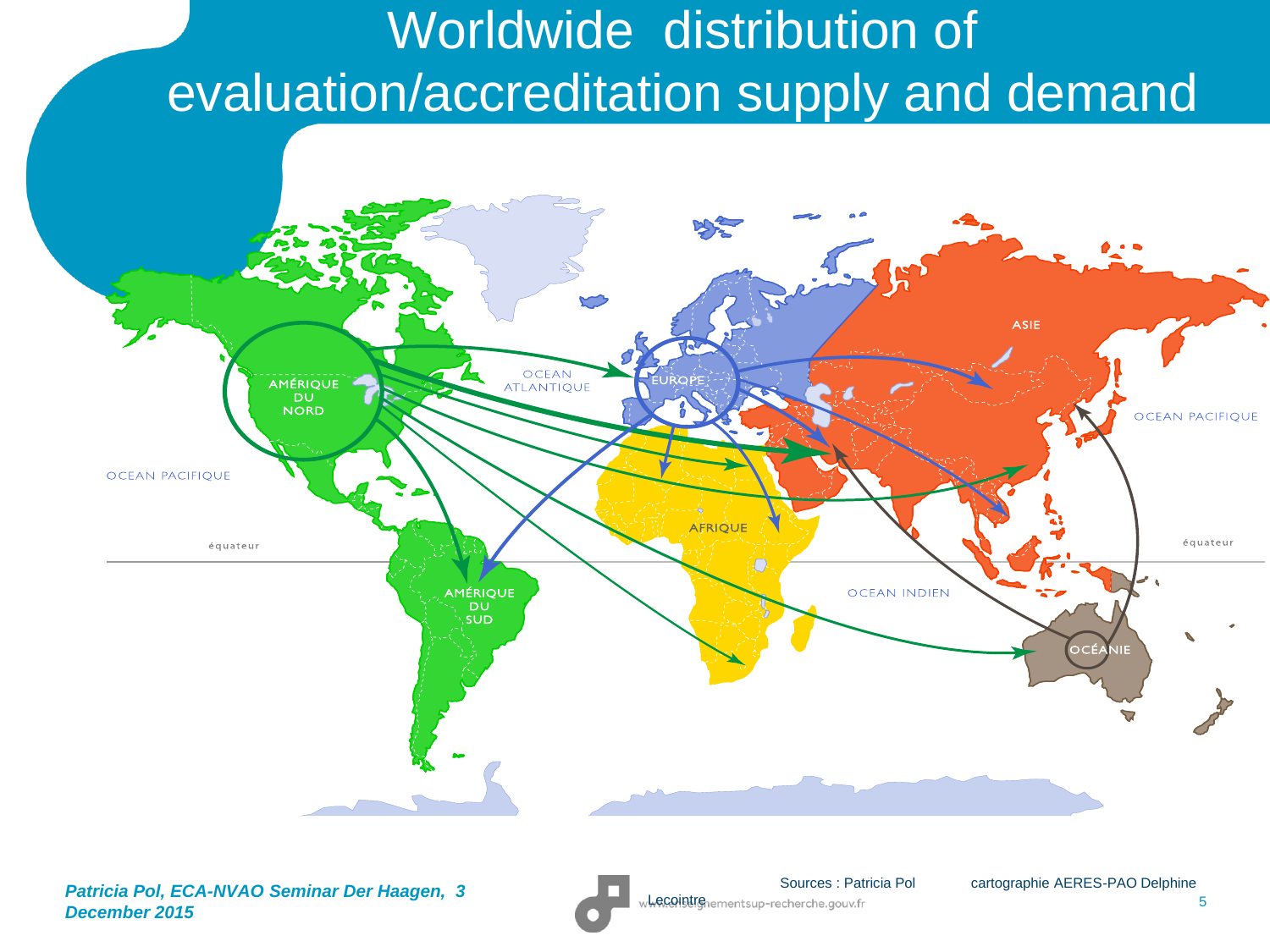#### 6 **Worldwide contribution to publications with high impact (Top 10%)**



**Sources: OST, Observatoire des Sciences et technologies, 2014**

*Patricia Pol, ECA-NVAO Seminar Der Haagen, 3 December 2015*

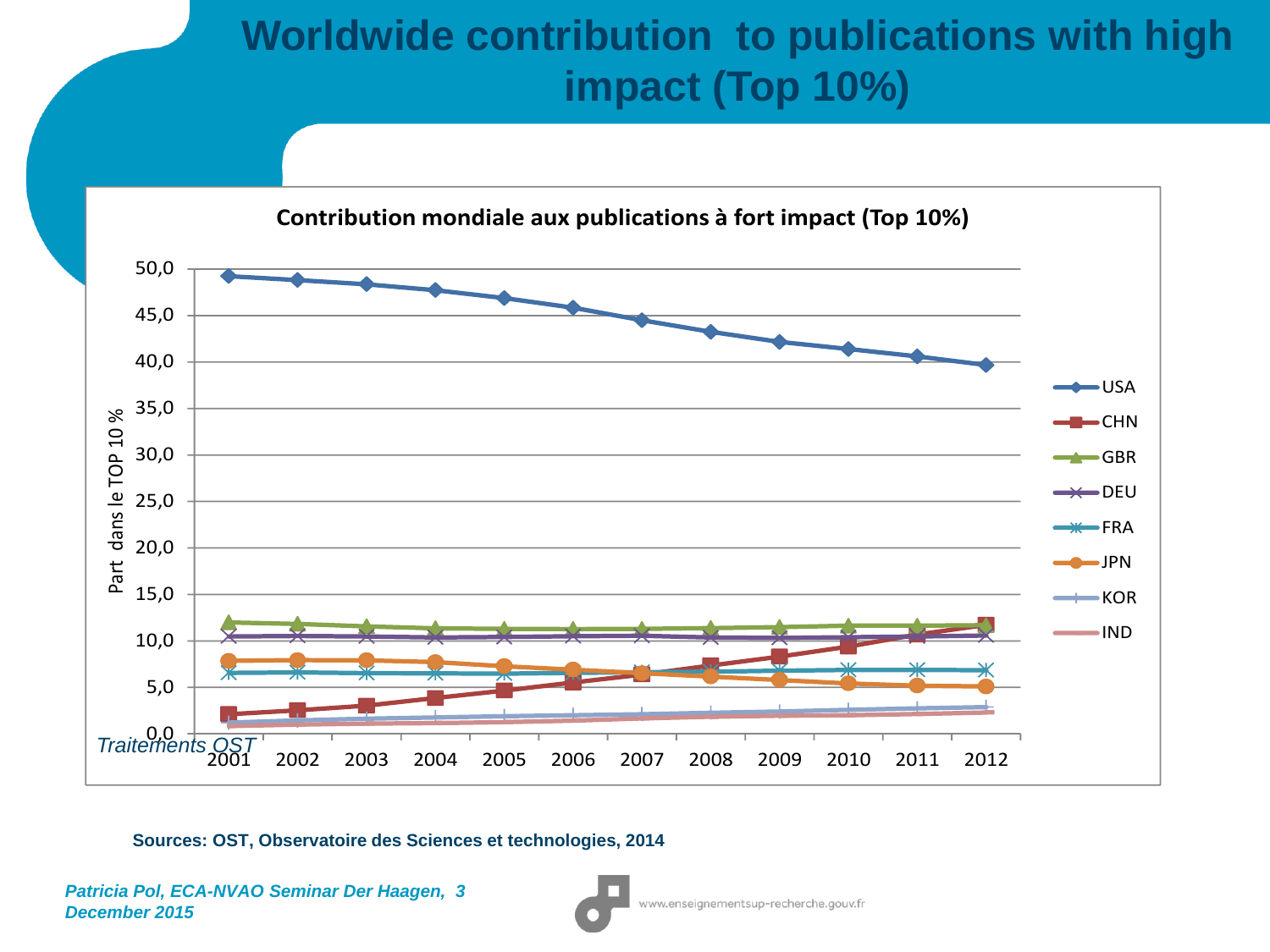#### **The strong development of international cooperations (OCDE, 2013)**



#### 54b. Réseaux internationaux de collaboration scientifique, 2011

Comptages simples de documents faisant l'objet d'un co-autorat international

.e : Calculs de l'OCDE, d'après Scopus Custom Data, Elsevier, version 5.2012, juin 2013.

#### **The United States remain at the centre of the international research networks**

*Patricia Pol, ECA-NVAO Seminar Der Haagen, 3 December 2015*

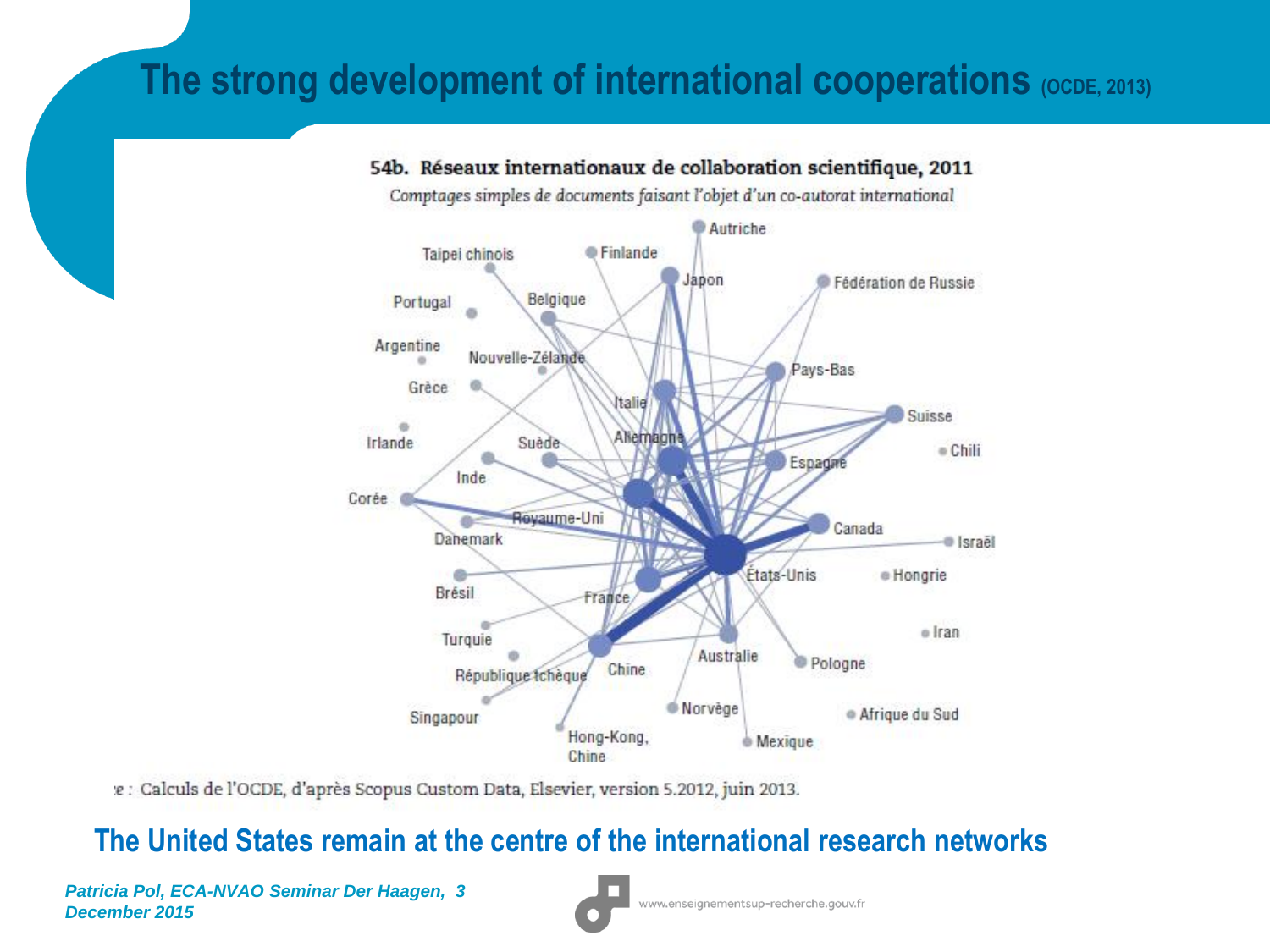

## **Development of international and global policies and strategies**

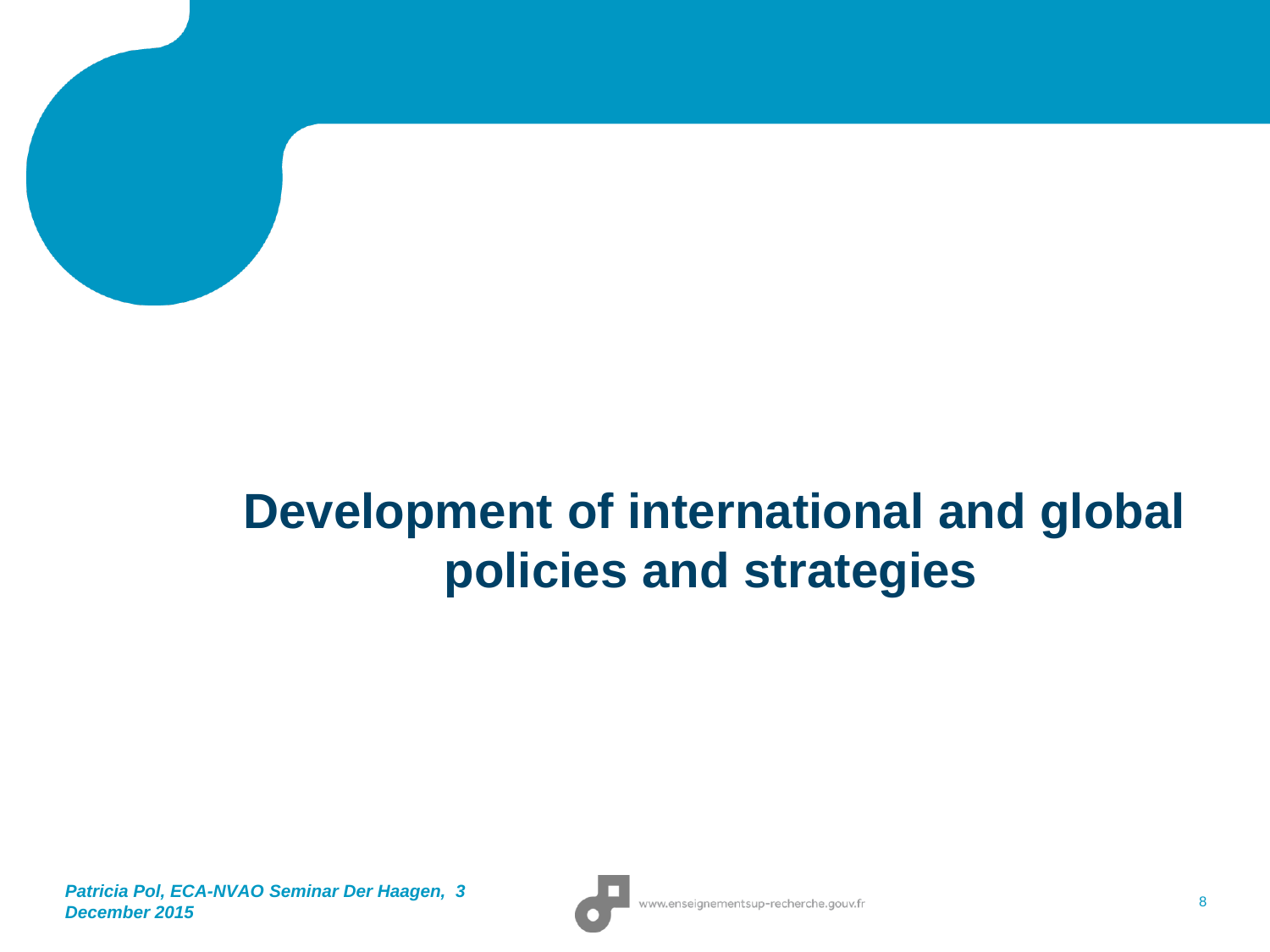## At regional and national levels

### •**. At European level**

•European HE in the world (2013)

•« Internationalisation beyond mobility »

## • **. At national levels**

•National strategies for internationalisation

- - integrated or not to the strategies for HE
- - combined or not with the strategies for research

**→ Exemples of United States, Canada, Germany,** UK, Romania, France, Netherlands…

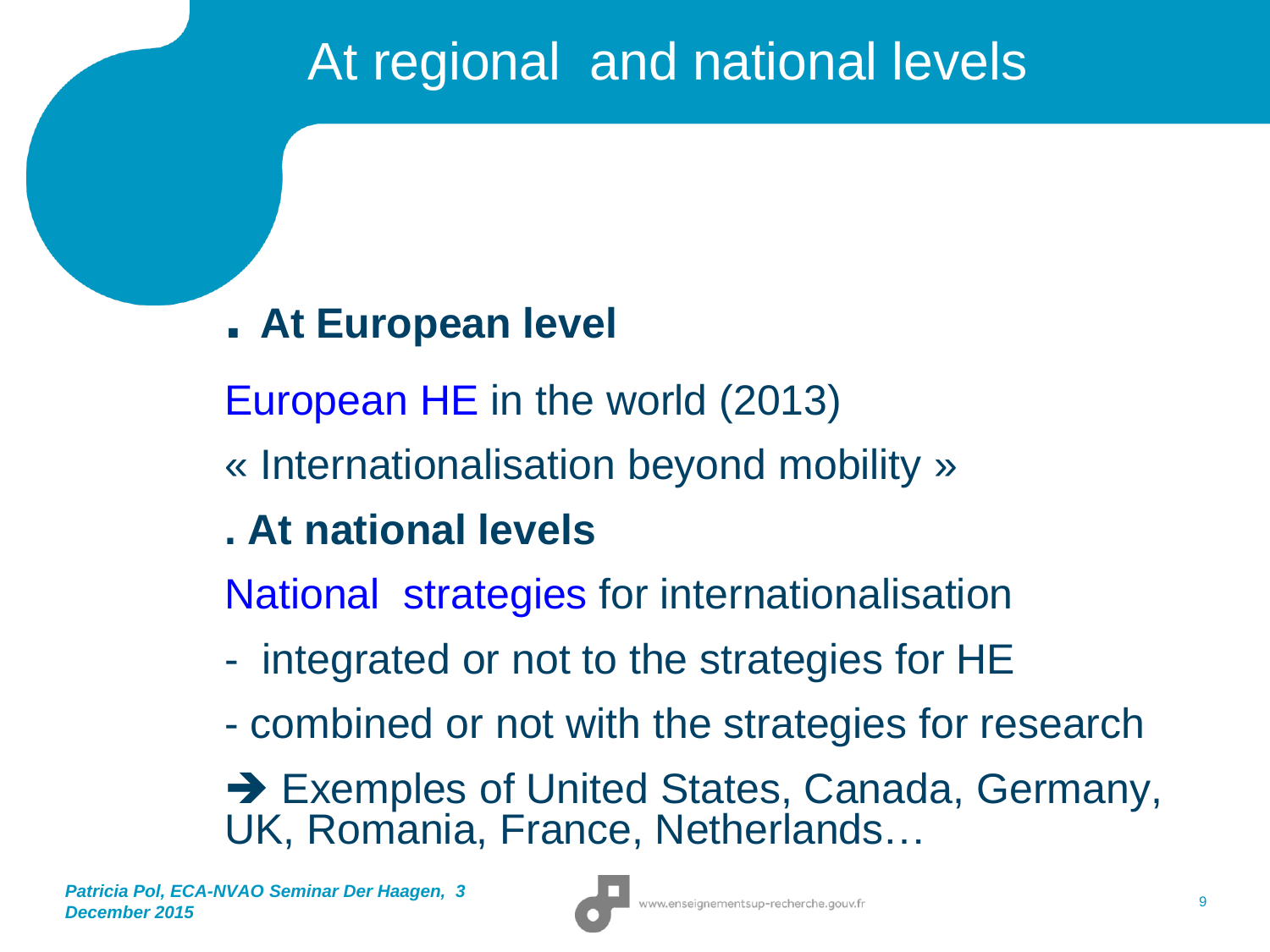**.** For a great majority of institutions (IAU-2014, EUA- 2013 surveys…)

. With a strong empahisis on Cross Border Higher Education (CBHE) and strategic partnership

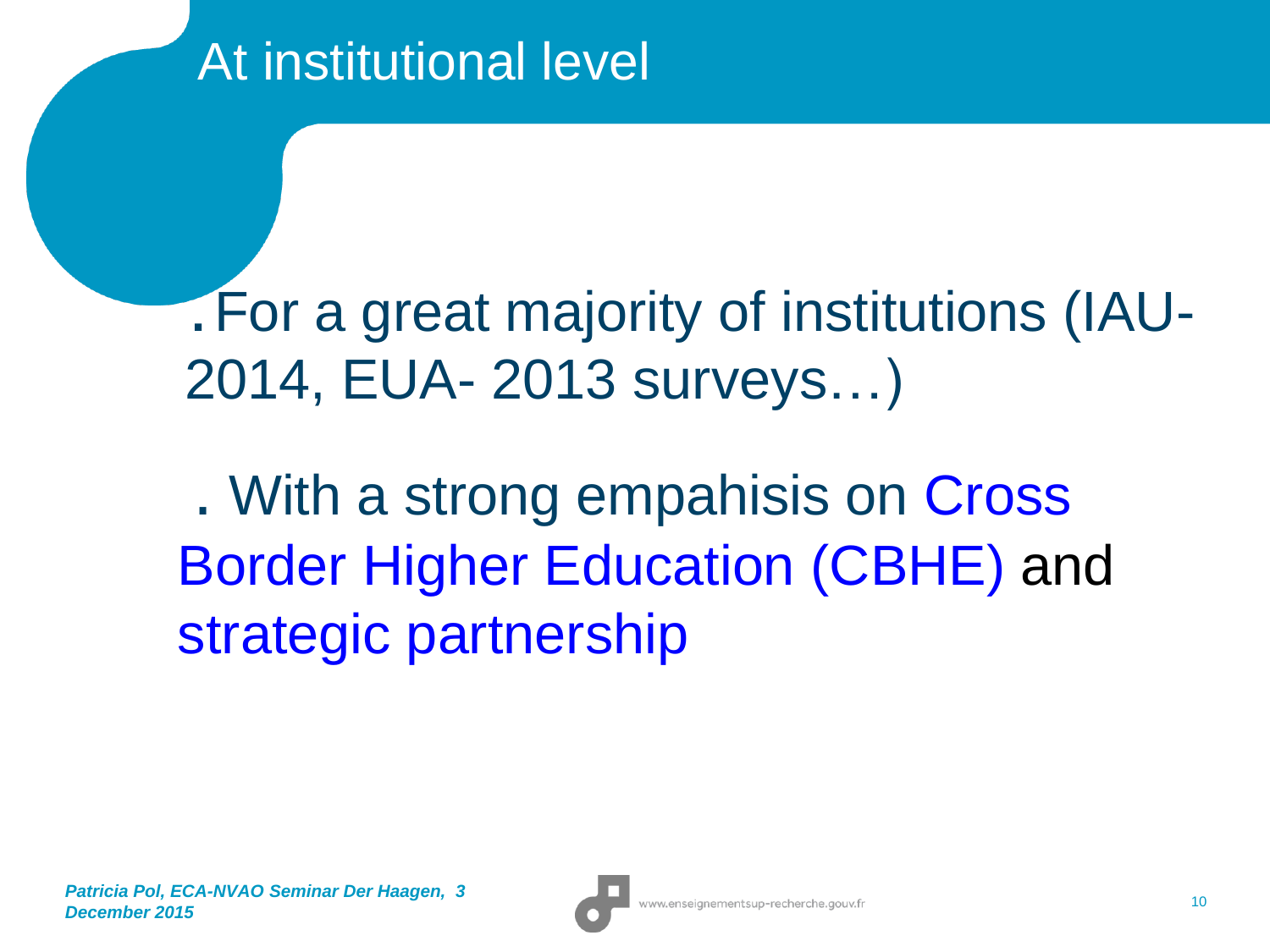Cross border higher education : too many cooks in the kitchen (ECA-NVAO, 2010) ?

**. An increasing phenomenon,**

**. A great diversity of realities and qualities**

**. A big business (branch campuses, offshore programmes…)**

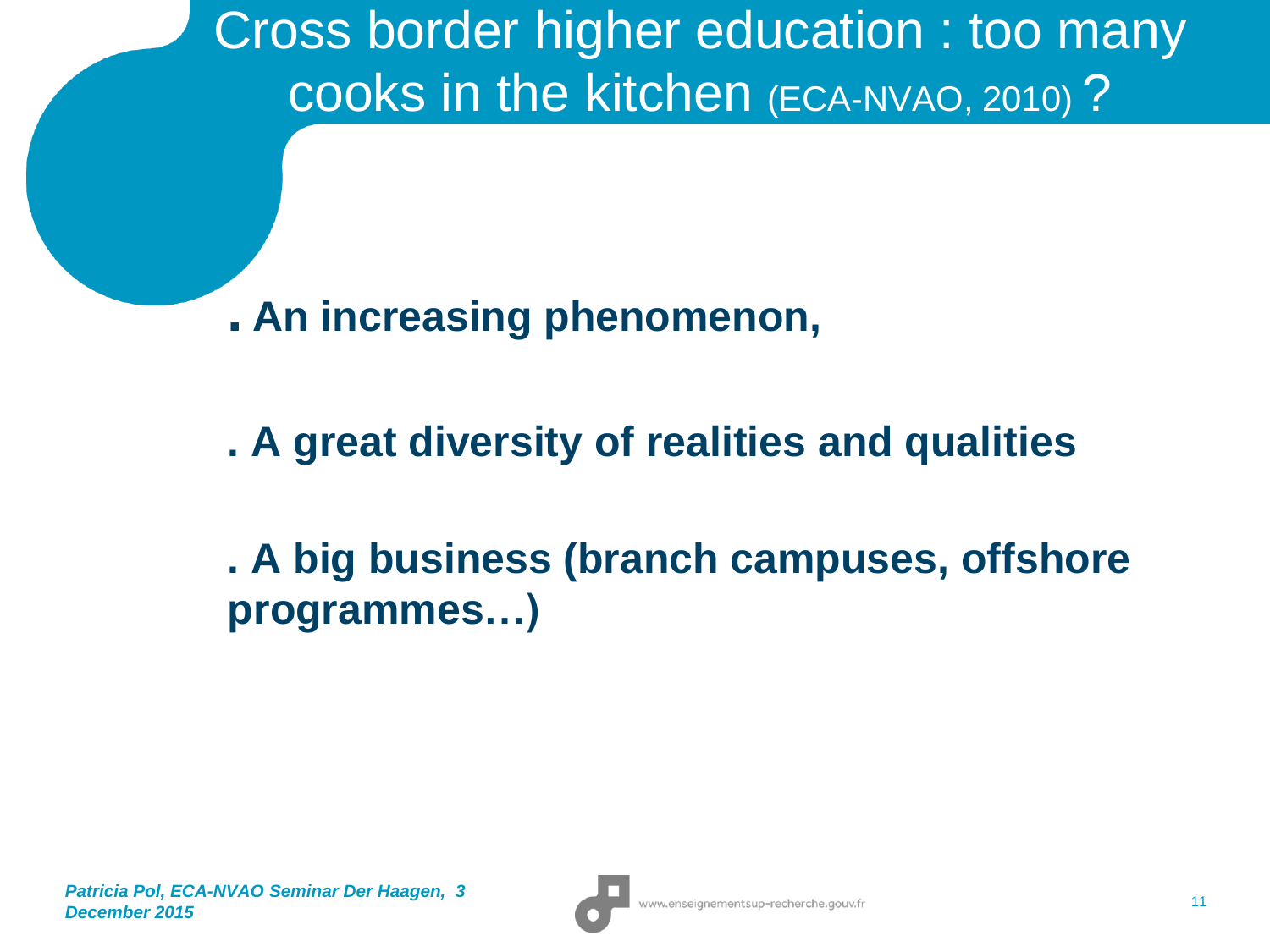# Joint programmes (training and research) : a European know-how

#### **- Balanced cooperation issues for a strong EHEA**

A very rich experience for staff, students and institutions (see Erasmus Mundus success stories)

A great opportunity for QAA for joint processes and innovation in jointness criteria

An opportunity for linguistic diversity

#### . **To compete better outside Europe**

Great comparative advantages

Teaching, learning and research added values

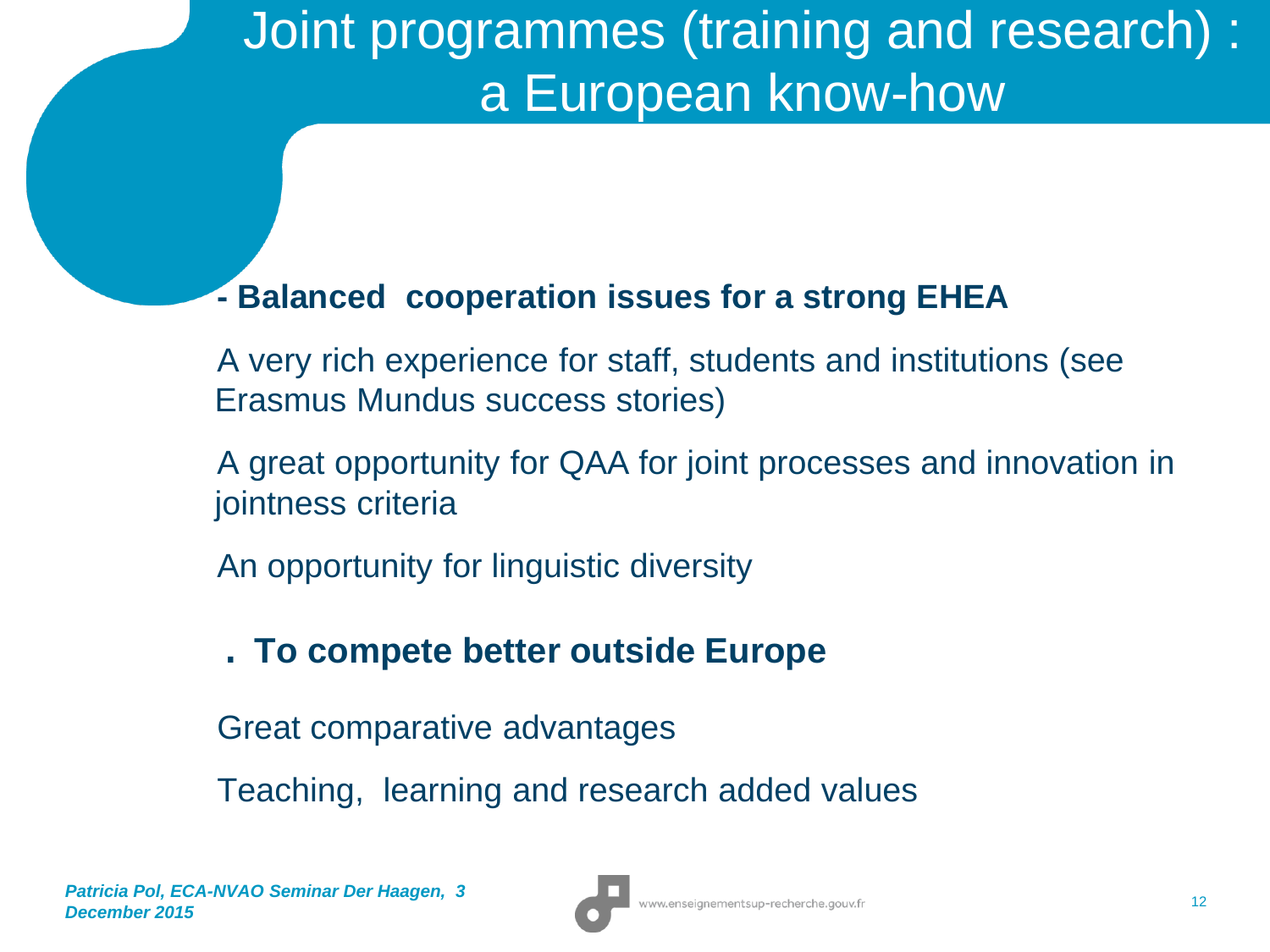# About the quality of joint programmes…

**Beyond standards and procedures, quality of joint European and international programmes (including research) is a matter of :**

- **- shared values and common trust**
- **- joint actions, joint outcomes**
- **- « jointness » criteria**
- **- linguistic diversity**
- **- a good balance between intercultural understanding and academic excellences**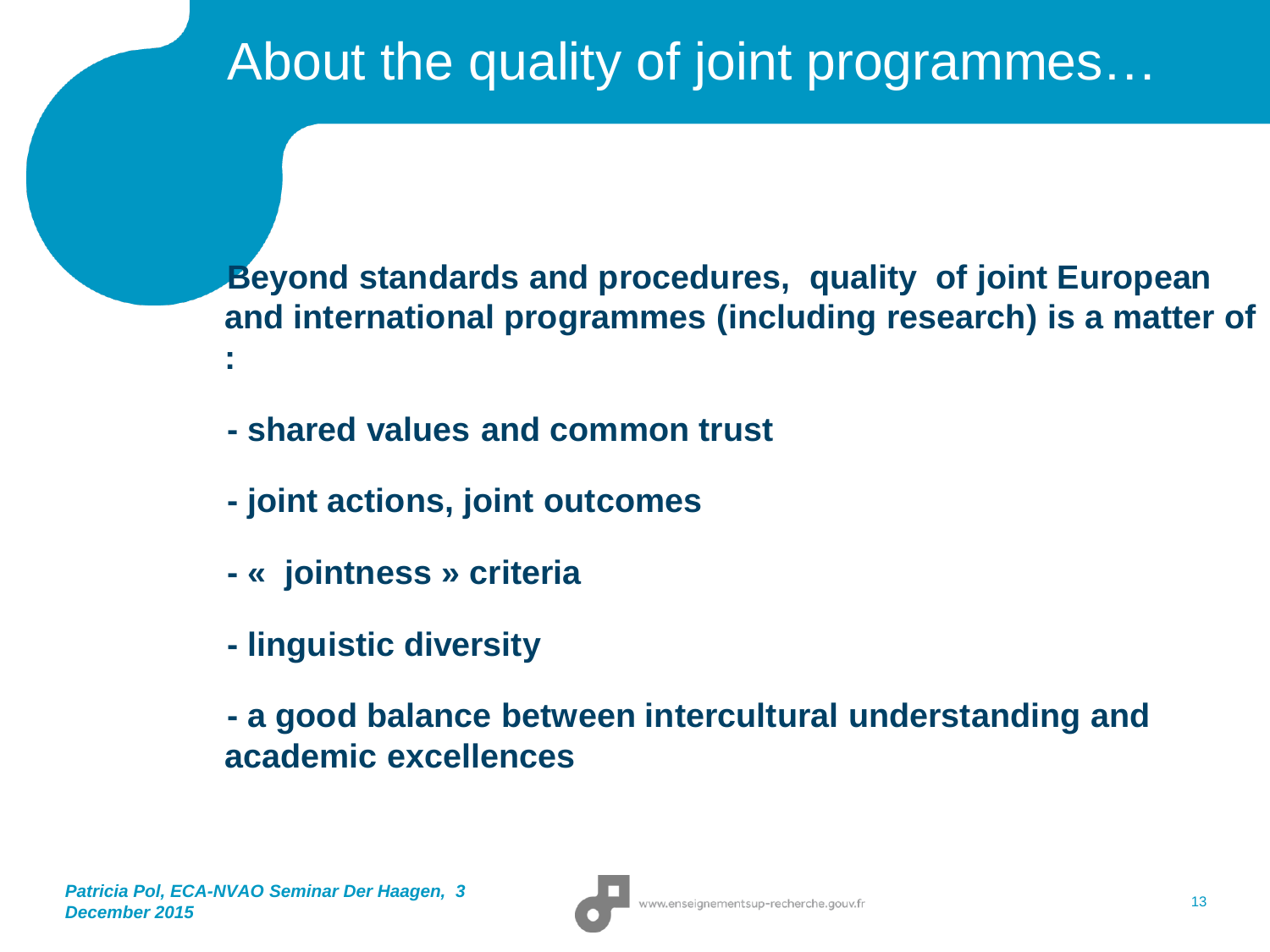**European approaches are the best way to build a strong, open and inclusive EHEA**

**A European approach for QA for joint programme is a great opportunity for balanced cooperation policies between QAA within Europe and outside Europe**

**The implementation of this new tool is an important action of the work plan of the Bologna process for 2018 and the next implementation report could analyse its success…**

**What could be the next steps for QA in the EHEA beyond 2020?**

*Patricia Pol, ECA-NVAO Seminar Der Haagen, 3*  **December 2015** 2015 2017 2018 2022 2023 2024 2022 2022 2023 2024 2022 2023 2024 2022 2023 2024 2022 2023 2024 2022 2023 2022 2023 2024 2022 2023 2024 2022 2023 2022 2023 2022 2023 2022 2023 2022 2023 2022 2023 2023 2023 2